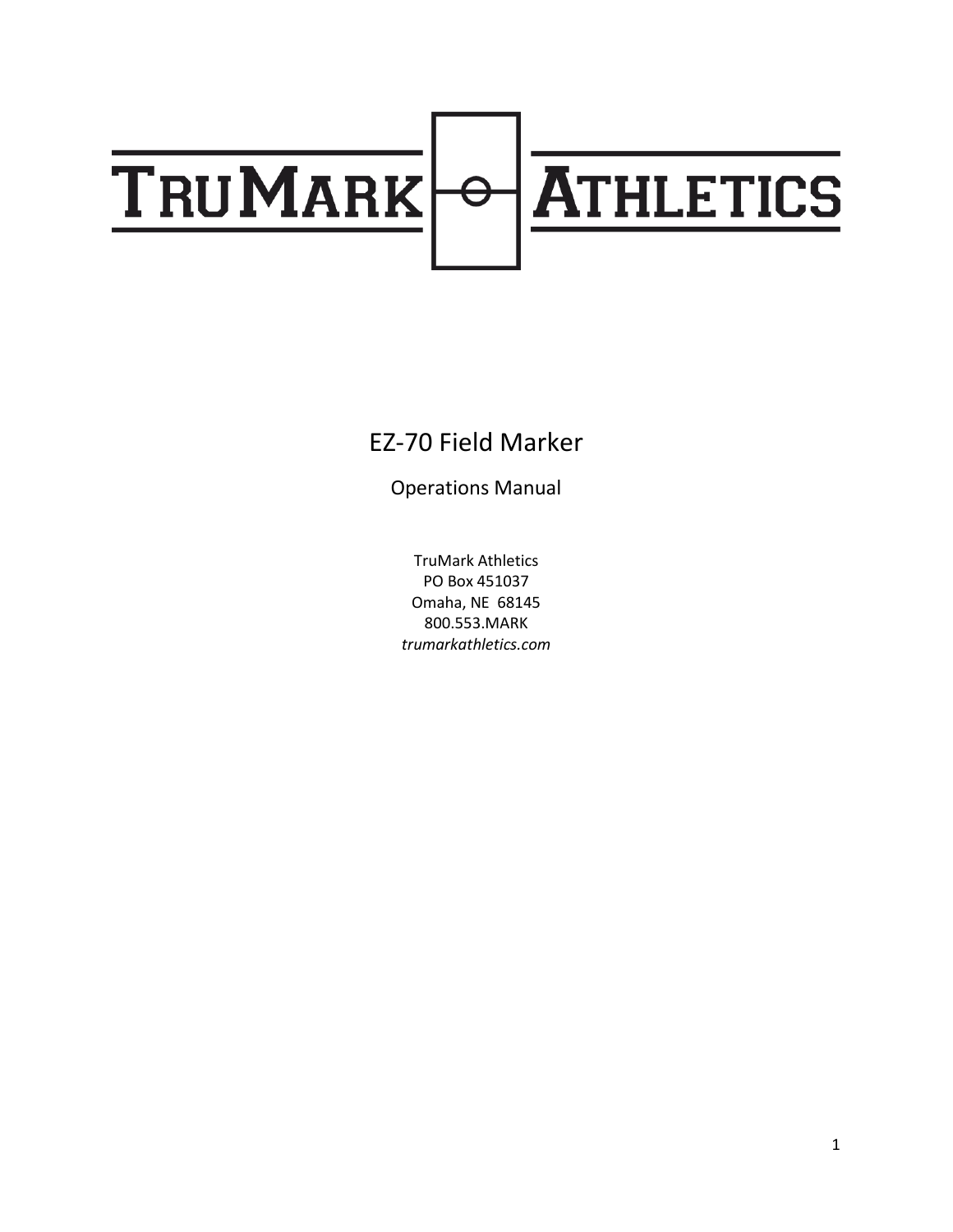## Table of Contents

| I.   |                                     |  |
|------|-------------------------------------|--|
| ΙΙ.  |                                     |  |
| III. |                                     |  |
|      | a. Battery Charging                 |  |
|      | b. Preparing to Paint               |  |
|      | c. Spray Shoe/Spray Head Adjustment |  |
|      | d. Spray Shoe Lift                  |  |
|      | e. Flow Control                     |  |
| IV.  |                                     |  |
|      | a. Cleaning                         |  |
|      | b. Lubrication                      |  |
| V.   |                                     |  |
| VI.  |                                     |  |
|      |                                     |  |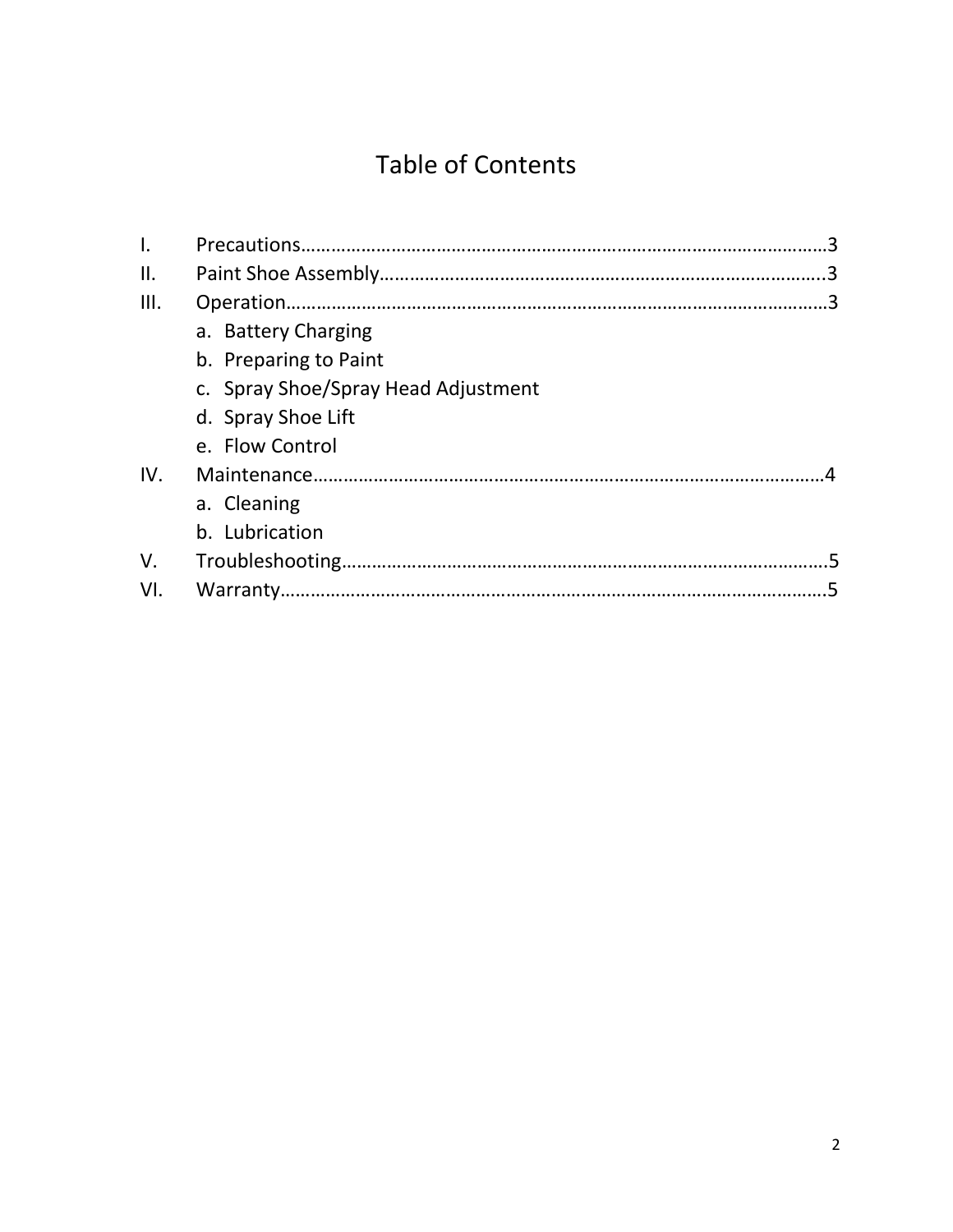#### I. Precautions

- a. Use only water based latex field marking paints. Do not use flammable liquids, oil based or rubber based paints.
- b. Follow manufacturer's recommendations when handling the twelve volt sealed battery.
- c. Follow manufacturer's recommendations when charging your system with the 1.5 AMP battery charger.
- d. Rinse the system thoroughly with clean water after each use to ensure that there is no paint residue remaining in the tank, pump or lines.
- e. Mix paint thoroughly to avoid potential of clogging at the inlet screen.

#### II. Paint Shoe Assembly

a. Attach the paint shoe assembly using the  $5/16''$  x 2" hex head bolts and nylock nuts. The bracket holding the 3/8" rod is mounted below the 1" square tubing on the right side behind the front wheel. Use ½" hex or adjustable wrenches to tighten mounting bracket to the square tubing.

#### III. Operation

#### a. Battery Charging

- i. CAUTION: Before you use your battery charger read all instructions and cautions printed on the battery charger, the batter and follow the procedures printed in this manual.
- ii. The 12 volt sealed battery will require charging before use. Before charging, connect the 2-wire connectors or terminal clamps to the battery posts ensuring you matched terminal end to the battery by matching the wire designation.
	- 1. WARNING: The terminal ends must be matched by the red positive tag to the positive battery post and the white/black negative tag to the negative battery post. Failure to properly match the polarity tags to the battery posts will result in permanent damage to the battery charger, the electrical system and possibly personal injury.
- iii. Confirm the 2-wire connector or the battery clamps are tightly secured to the battery posts. The battery with the 2-wire connector should be aligned to the rear of the battery and tank box. The 2-wire plug may be inserted to the mating plug on the battery charger. Set the switch on the charger panel to the 12 volt position, then plug the charger into any 110 volt outlet to begin the charging process. The battery has reached and will maintain a full charge when the indicator light has been displayed indicating "charged". Unplug the charger from the 110 volt source and disconnect the 2-wire connector plug or terminal clamps.
- iv. CAUTION: Operating the field marker for a prolonged period with the battery at low charge will diminish the life of the battery. Recharge battery before each use to insure maximum efficiency.
- b. Preparing to Paint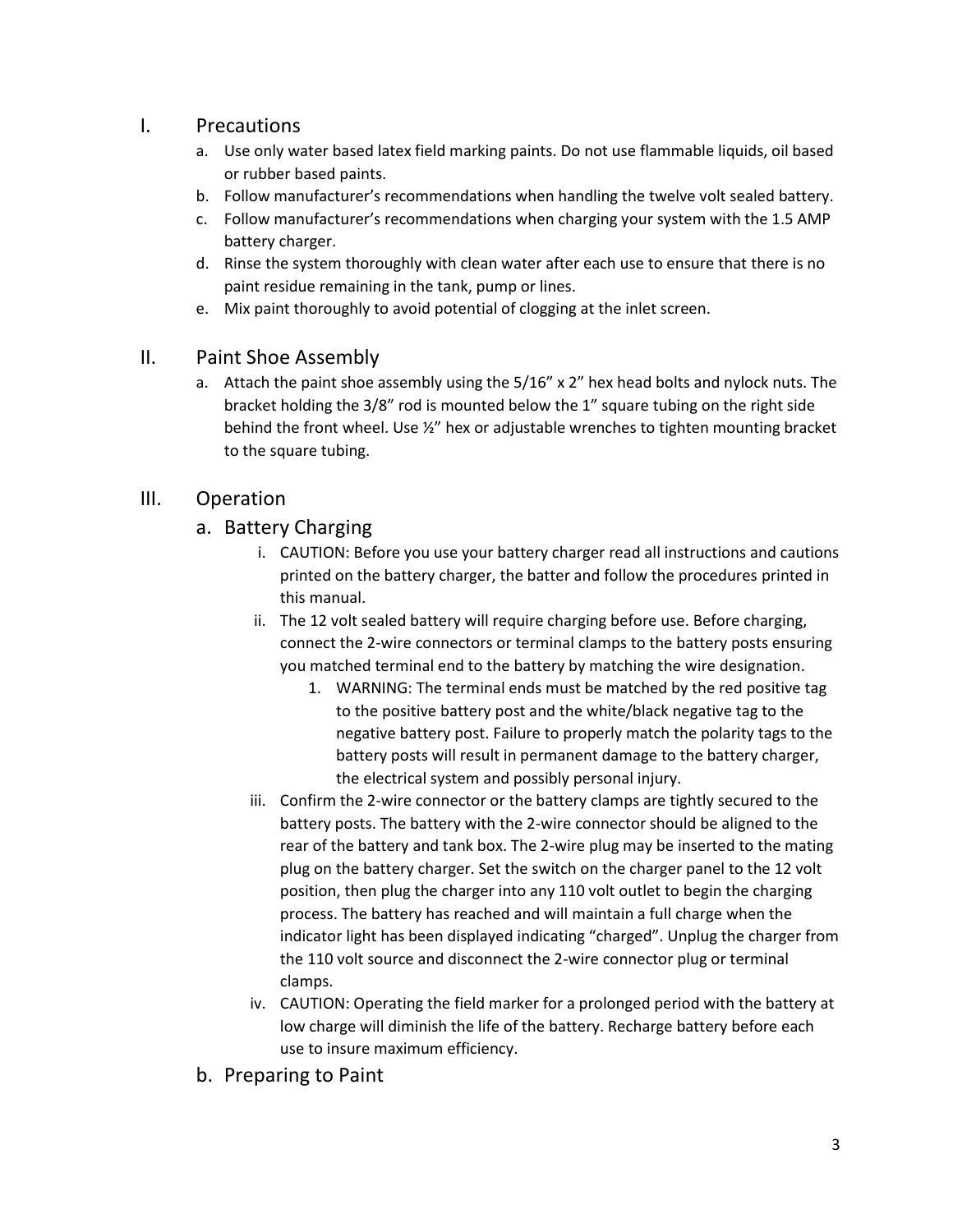- i. Most field paints are concentrated and require thinning at a 1:1 or higher water to paint ratio. Mixing can be achieved by filling a 2.5 gallon wide mouth mixing jug with concentrate to the one and one half gallon mark and filling to the two and a half gallon mark with water. Close the lid tightly, shake vigorously, and pour into the poly tank. The procedure provides four and one half gallons of field paint with a two to one mixture. Additional agitation provides better dilution of the mixture. Failure to follow this procedure results in plugging of the inlet screen on the intake line assembly.
- ii. Many field marking paint manufacturers recommend a mixture of 1:1. Please follow the paint manufacturer's recommended dilution ratio. Using a cordless drill with a paint paddle and an empty 5 gallon pail
- iii. The On/Off toggle switch on the handlebar may be turned to the On position for pump priming to allow air to escape from the system and to begin paint spraying.

#### c. Spray Shoe/Spray Head Adjustment

- i. Make a sample stripe (using water) to check line width and spray pattern.
- ii. Adjust the width of the spray shoes by loosening the four set collars that are next to each of the paint shoes. The set screw holes in collar of the paint shoe are not functional. One set of collars can be tightened with the 3/16" hex head allen wrench and the other set with the extended bolt can be tightened with the 5/32" hex head allen wrench. The closer the shoes are set together, the lower the spray head should be set. The spray pattern should not contact more than one inch of the bottom of the spray shoe for best paint usage. The extended bolt is used to limit the rotation of the paint shoe assembly with an installed roll pin. When the front wheel is lifted for relocation purposes the paint shoe stops rotating to avoid dragging.

#### d. Spray Shoe Lift

i. The spray shoe lift control is provided by tipping the front wheels off the ground during transport or field relocation. The roll pin in conjuction with the extended bolt head on the set collars prevents the paint shoe from over rotating and dragging.

#### e. Flow Control

i. The flow control can be changed by replacing the existing spray tip with a different spray tip configuration. The unit is equipped with a TeeJet 8004 tip which indicates an 80 degree spray fan and an output of .4 gallons per minute. With taller grass use a TeeJet 11004 tip to maintain excellent 4" coverage. Changes in the dilution of paint will affect the flow performance.

#### IV. Maintenance

- a. Cleaning
	- i. Proper cleaning after each use is critical to maintain the efficiency and to prolong the life of all elements of the EZ-70. Pour unused field paint into a separate container from the poly tank on the sprayer and rinse the poly tank